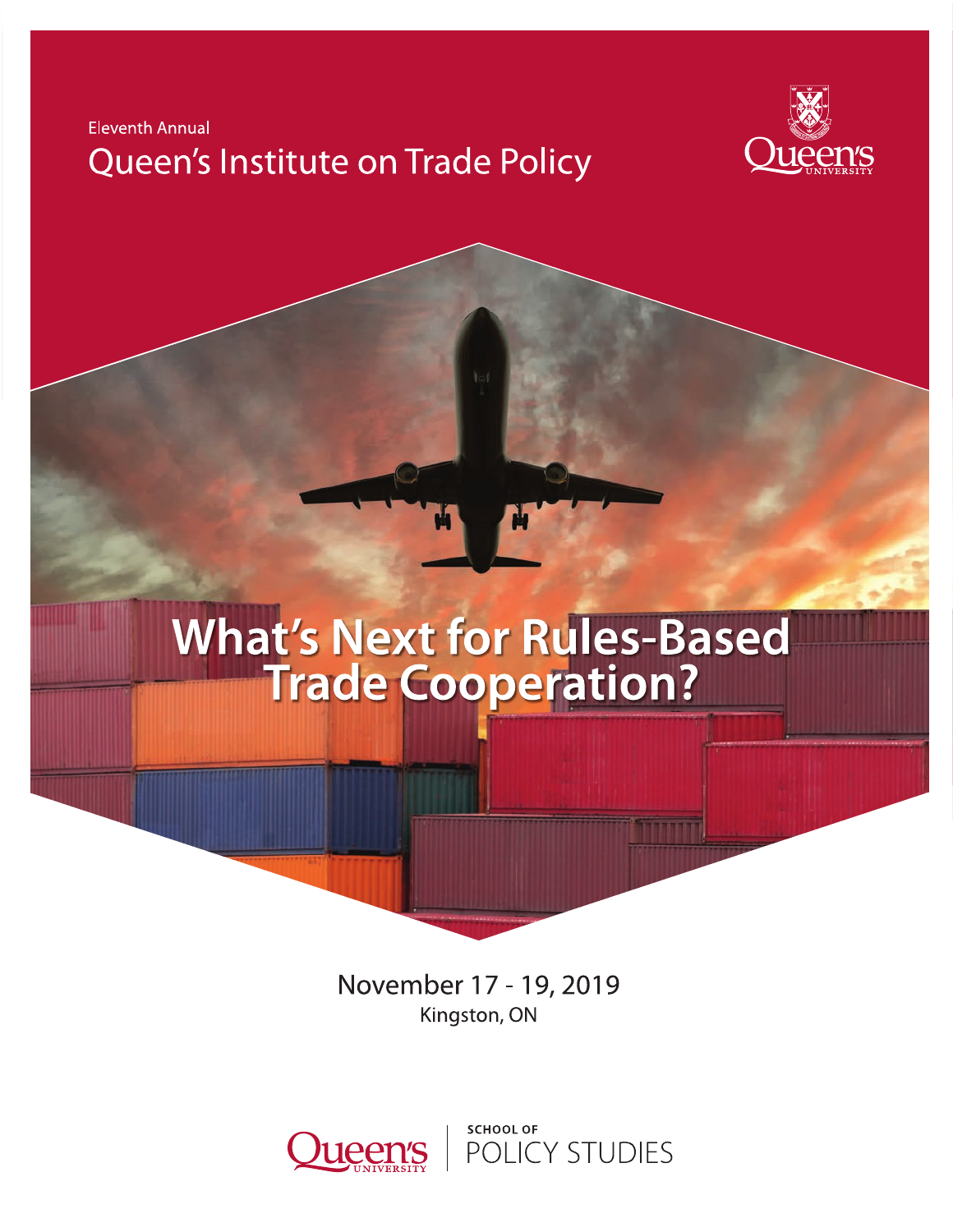Queen's University, November 17-19, 2019

# **What's Next for Rules-Based Trade Cooperation?**

Canada can look back on an extraordinarily productive period of trade negotiations, which has yielded the CETA with the European Union, the CPTPP with 10 countries in the Pacific region, and the CUSMA with the United States and Mexico. At the same time, the need to adapt to tectonic shifts in the global economy poses continuing challenges: the rapid advance of digital technology has the potential to vastly increase the scope of "tradable" tasks and will for the first time expose many of the service sector jobs that form the backbone of Canada's economy to foreign competition. This development lends additional urgency to the Canadian government's commitment to ensure that all Canadians share in the benefits of trade. Canada also needs to find a way to take advantage of the shift of the world economy's centre of gravity towards Asia, without getting further embroiled in the escalating economic and technological competition between the United States and China. Finally, Canada faces the task of deepening cooperation under its existing agreements and to ensure that these agreements yield benefits for all Canadians. This could involve increased regulatory cooperation inside and outside the WTO, as well as better use of available committees and review mechanisms to monitor compliance with commitments.

As Canada attempts to grapple with these challenges, the legal regimes on which it has traditionally relied for rules-based trade cooperation are under increasing strain. While Canada has successfully fended off attempts by the United States to roll back trade liberalization in the bilateral relationship, the multilateral trade regime finds itself in increasingly dire straits, as the Appellate Body will become dysfunctional towards the end of 2019 and the system grapples with an unprecedented willingness of some WTO Members to invoke national security exceptions or to act completely outside the WTO's remit. Canada has taken an active role in developing solutions to the current crisis by assembling a coalition of like-minded countries – the Ottawa Group – and by advancing proposals to reinvigorate the WTO, which remains the bedrock of Canada's trade policy and its main forum for formal dispute settlement, including with the United States.

The 2019 edition of the Institute will prepare participants to address these challenges for rules-based trade cooperation. The Institute will be structured around three pillars that take up each challenge in turn. A first set of presentations will explore the broad trends that have led to the current crisis of the trade regime and will explore their ramifications for negotiating formats and the design of dispute resolution mechanisms. A second set of presentations will delve into the elements of a negotiating agenda that can meet the challenges of digitisation, the rise of Asia, and the resulting opportunities for trade diversification and for more inclusive trade. A final set of presentations will explore the mechanisms for enhancing trade cooperation under existing agreements. How can the Canadian government engage businesses more effectively to ensure that they can take full advantage of the market access provided by Canada's new trade agreements? How can Canada make use of the existing mechanisms to strengthen regulatory cooperation? Can Canada do a better job of using the WTO's committees and other transparency mechanisms to advance its trade agenda?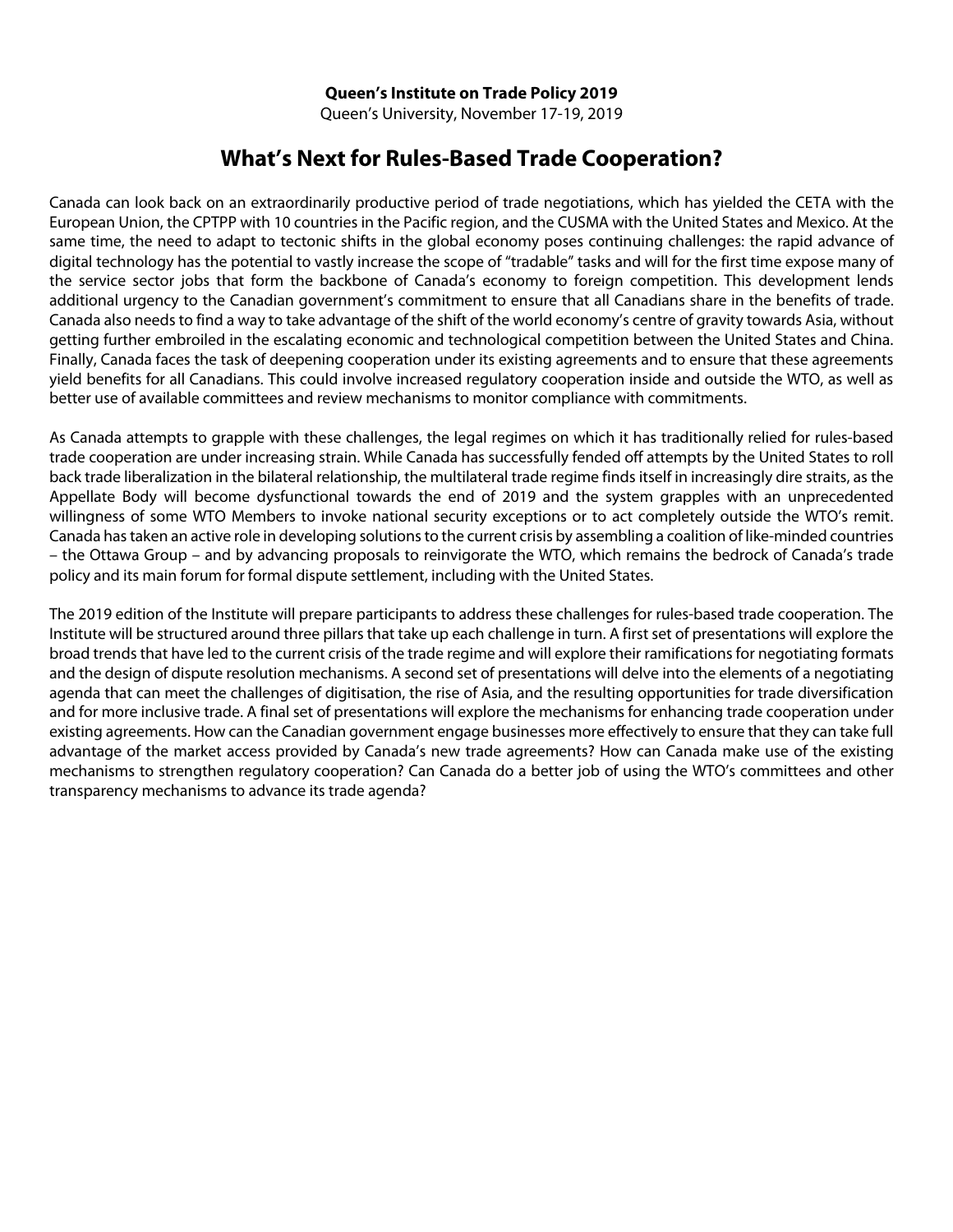# **Agenda**

# **Sunday, November 17**

# **3:30 Introduction to the Institute**

The presentation will provide an overview of the Institute and introduce the challenges identified in the theme, namely, the breakdown in trade cooperation in the WTO and beyond, the major issues on the negotiating agenda and the avenues for preserving and deepening rules-based trade cooperation under existing agreements.

**Nicolas Lamp,** Director, Queen's Institute on Trade Policy; Assistant Professor, Faculty of Law, Queen's University

#### *Part I: Long-Run Trends and the Current Trade Landscape*

### **4:15 Overview of the Current Trade Landscape**

This presentation will provide an overview of the global state of trade and Canada's trade performance. It will discuss the most significant economic trends of recent years, including the increased share of global trade of the emerging economies, and will explore the opportunities and challenges for Canada to diversify its trade.

**Stephen Tapp,** Deputy Chief Economist, Export Development Canada

**5:00 Break**

#### **5:15 Anatomy of the Breakdown in Trade Cooperation**

The presentation will put the rise of protectionism since 2016 in historical context and will examine its effects on the global economy.

**Simon Evenett**, Professor, Swiss Institute for International Economics and Applied Economic Research, University of St. Gallen

#### **6:00 Return to hotel**

# **6:45 Reception and Dinner**

Delta Hotel, Kingston Waterfront Grandview Ballroom – 6th Floor

#### Keynote: **A Long View of the Current Moment in US Trade Policy**

**Douglas Irwin**, John French Professor of Economics, Dartmouth College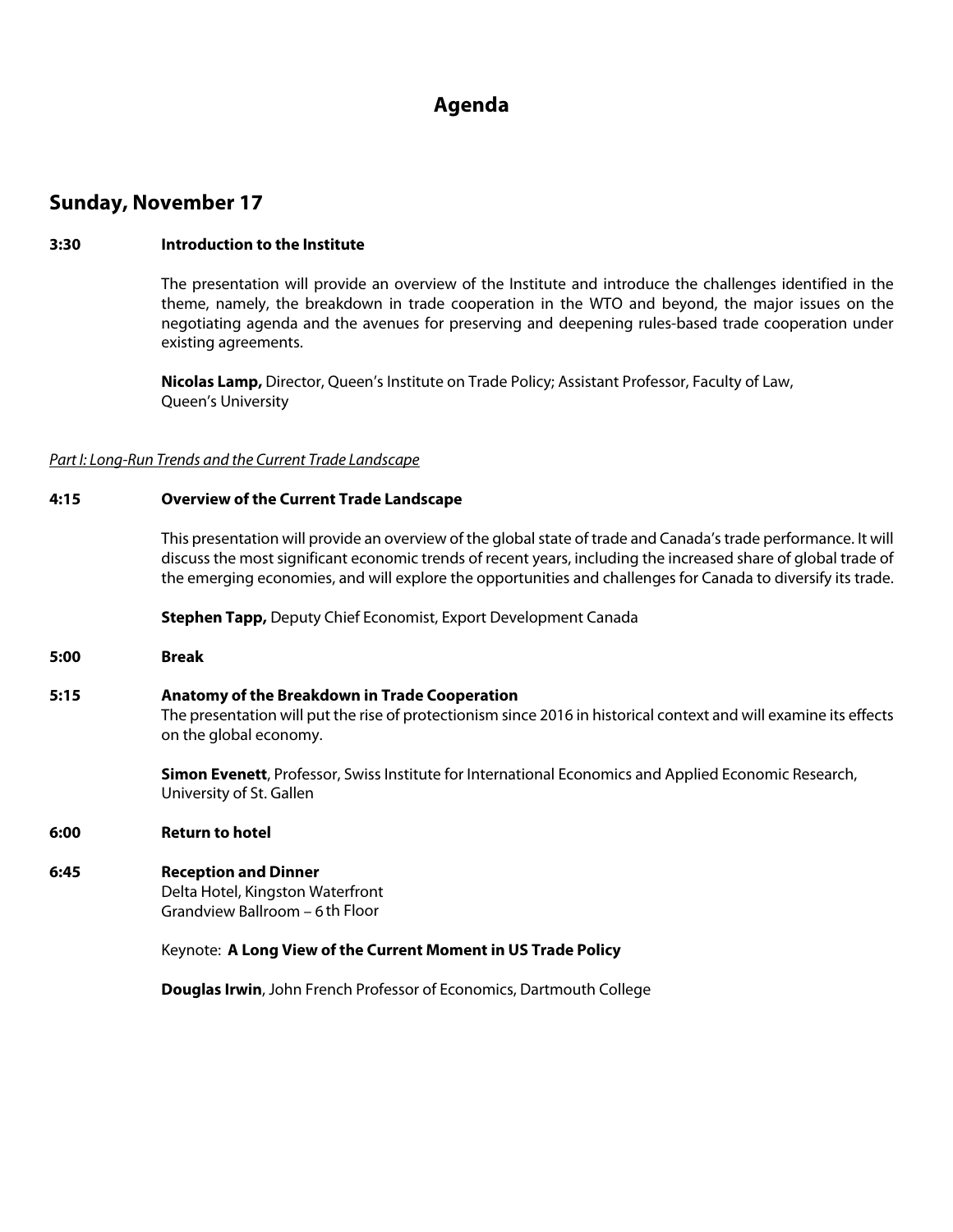# **Monday, November 18**

## *Part II: The Negotiating Agenda*

## **8:30 The Effects of Trade Agreements: A Firm-Level Perspective**

Resource reallocation within industries is a key driver of trade and productivity. This presentation examines the new policy implications resulting from recent firm-level trade models that have changed our understanding of the impact of increased trade, and increased trade restrictions, on productivity at the level of the firm, the industry, and the nation. In a time of trade conflict, how should policymakers identify which Canadian firms within which industries will gain and which will lose?

**Beverly Lapham**, Professor, Economics Department, Queen's University

### **9:15 The Effects of Trade Agreements: Global Value Chains, Digitization and the Trade in Tasks** How do Canadian firms participate and collaborate in global value chains? What effect does trade policy have on the competitiveness of North American value chains? Using practical examples, the presentation will include suggestions on how to make the macro/micro distinction in thinking about the determinants and effects of global value chains. The presentation will also explore the impact of advances in digital technology on value chains in the service sector and will discuss how companies react to the disruption of value chains

**Ari Van Assche**, Professor, HEC Montreal

and Chinese economies for national security reasons.

## **10:00 Break and small group seminar on the first pillar**

#### **11:15 Developing a Negotiating Strategy**

Moving from theoretical models of sound trade strategy to real life trade policy practice, the presentation will focus on how Canada should articulate its strategy, including defensive vs offensive interests, and linkages with other issues, notably the analytic challenges of reconciling a  $21<sup>st</sup>$  century trade policy agenda with traditional considerations for negotiators. The presentation will give particular attention to negotiations with developing countries and regional groupings that include both developed and developing countries, such as ASEAN.

due to protectionism (e.g., stricter rules-of origin in the CUSMA) and the increasing 'de-coupling' of the US

**Don Stephenson**, Assistant Deputy Minister, Trade Policy & Negotiations (retired)

#### **12:00 Lunch**

#### **Keynote: Can the US Decouple from China?**

**Mary Lovely**, Senior Fellow, Peterson Institute for International Economics and Professor of Economics, Maxwell School of Citizenship and Public Affairs, Syracuse University

#### **2:15 Digitization and Trade**

Technology interacts with trade and trade policy in manifold ways. Technology is a means of generating trade (e.g., in the form of e-commerce) and facilitating international transactions (through the provision of virtual "single windows"). Trade agreements are used to convert technological innovations into internationally exploitable assets by affording international protection to intellectual property. Trade (through outsourcing) and technology (through automation) can have similar and mutually reinforcing effects on wages and employment. Trade in technology products can also have strategic implications. The dominant technologies of the day have an impact on international market structures, which can pose challenges for regulators and – because of the international dimension – trade officials.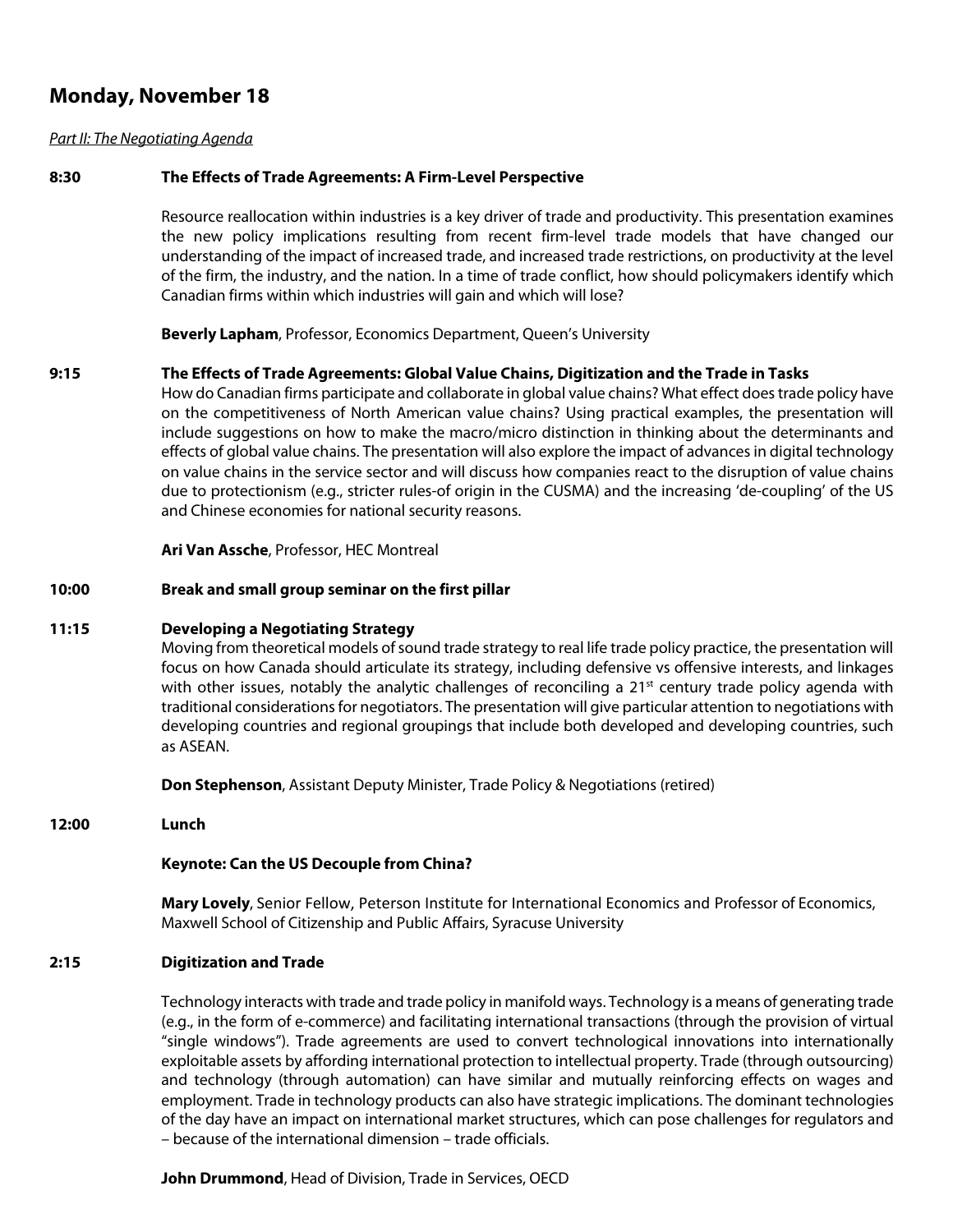# **3:00 Break and small group seminar on the second pillar**

# **4:15 Trade Policy Communications and Consultations**

With rising economic anxiety, how do we maintain public support for trade as part of an inclusive agenda? How much transparency is needed, and when? How should we consult non-traditional stakeholders? How do we build support in partner countries for trade with Canada?

**Velma McColl,** Principal, Earnscliffe Strategy Group

### **5:00 Implementing and Deepening the Inclusive Trade Agenda**

The inclusive trade agenda is now reflected in the provisions of several trade agreements. These provisions often call for cooperative activities by Canada and the other party. What concrete action can Canada and its partners take to implement the agenda and fill these commitments with life? Who will benefit from these provisions and who will be left out? How do provisions that are inspired by the inclusive trade agenda interact with other provisions of Canada's trade agreements that have profound distributive consequences (labour market impacts, price effects, impacts on asset prices)?

**Kevin Banks**, Associate Professor, Faculty of Law, Queen's University

### **5:45 Return to hotel**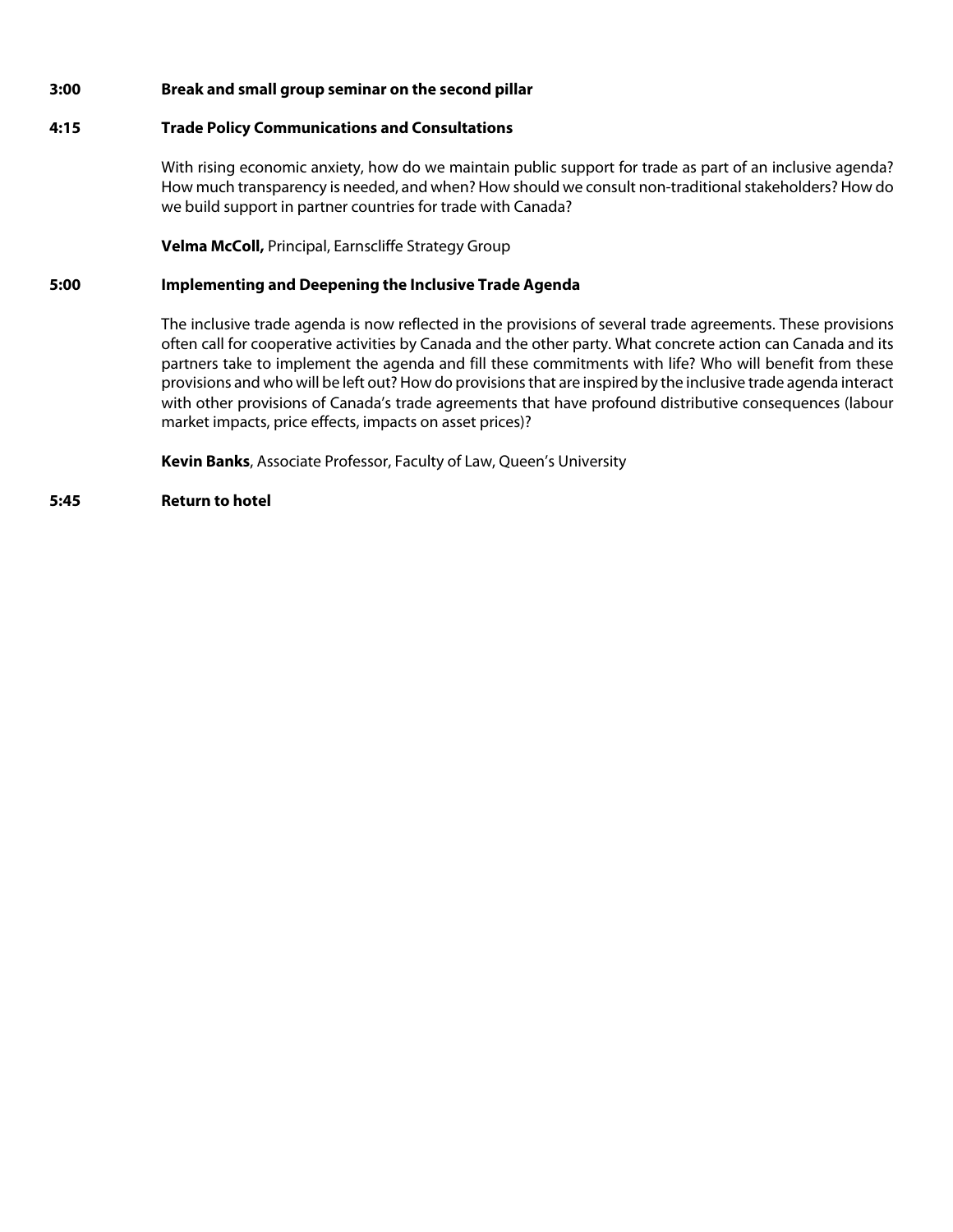# **Tuesday, November 19**

## **8:30 Addressing Climate Change in Trade Agreements**

Climate change is the greatest policy challenge of our time and will likely play an ever more important role in the development of trade policy. Discussions about a Green New Deal in the US, the gains of Green parties in the recent elections to the European Parliament, and China's massive investments in renewable energy technologies and electric mobility underscore the increasing centrality of climate change to economic policymaking in Canada's main trading partners. How do policies that are designed to mitigate climate change interact with international trade obligations? How can trade agreements best contribute to climate change mitigation – by liberalizing trade in green goods, facilitating the diffusion of green technology, or disciplining fossil fuel subsidies?

**Jean-Frédéric Morin,** Professor, Department of Political Science, Université Laval

#### *Part III: Deepening Cooperation under Existing Agreements*

# **9:15 Dispute Settlement, Retaliation, Managed Trade: Instrument Choice in Responding to Protectionism**

While states have always protected certain industries, the landscape of trade restrictions that Canada confronts and the instruments that it has available to respond to them has changed in basic ways in recent years. Since 2016, routine trade restrictions, such as anti-dumping duties, countervailing duties, and safeguards have been complemented by national security measures, state-directed boycotts of Canadian exports, and WTO-illegal discretionary trade measures. Moreover, these measures are no longer simply aimed at providing temporary relief to struggling industries, but are in some cases designed to achieve a significant reversal of trade liberalization, the establishment of managed trade arrangements, or the complete decoupling of hitherto interdependent markets. The presentation asks which tools are best suited to respond to the varied forms of protectionism in a manner that is minimally disruptive of trade while still being effective in inducing trade-liberalizing policy changes by one's trading partners.

**Kathleen Claussen,** Associate Professor, University of Miami School of Law

**10:00 Break**

#### **10:30 Roundtable: What Can We Learn from Firms about the Implementation of Existing Commitments?**

Participants:

**Diederik Beutener**, Trade Commissioner, Canadian Embassy, The Hague (via Zoom) **Sameena Qureshi**, Counsellor, Canadian Embassy, The Hague (via Zoom) **Julie Poirier**, Deputy Director, Inclusive Trade, Consultations and Implementation, Global Affairs Canada **Michael Willmott**, Senior Trade Commissioner, Canadian Embassy, Copenhagen (via Zoom)

Moderator: **Don Stephenson**, Assistant Deputy Minister, Trade Policy & Negotiations (retired)

#### **11:15 Deepening Rules-Based Trade Cooperation under Existing Agreements**

How can Canada advance rules-based trade cooperation without new negotiations? The presentation will discuss the opportunities for information exchange, consultations and learning provided by the institutional mechanisms of trade agreements, especially by the WTO's councils and committees, and the Trade Policy Review Mechanism. It will also address efforts to improve compliance with notification obligations and other initiatives to improve the transparency of trade policies.

**Robert Wolfe,** Professor Emeritus, School of Policy Studies, Queen's University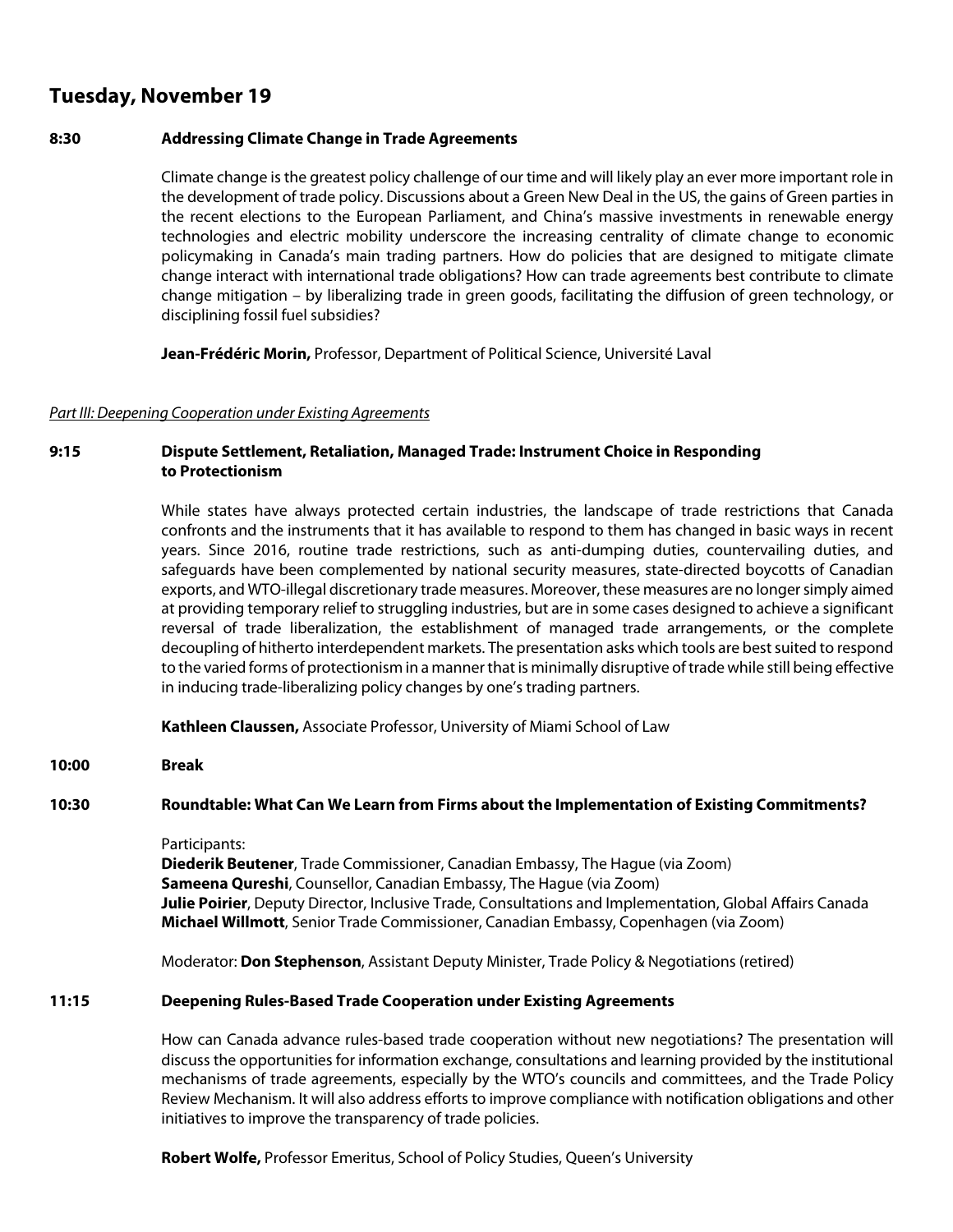#### **12:00 Lunch**

## **1:30 International Regulatory Cooperation**

At a time when tariffs are generally low, many barriers to trade stem from regulatory differences among countries while regulatory externalities in the form of action or inaction in one state can impose costs on workers and consumers in another state. Regulators talk to each other in order to mitigate these barriers and externalities in several fora, including the Canada-US Regulatory Cooperation Council and the OECD's Regulatory Policy Committee. The presentation will provide a practical perspective on the promise and challenges of regulatory cooperation.

**Jeannine Ritchot,** Executive Director, Regulatory Policy and Cooperation, Treasury Board

### **2:15 Break and small group seminar on the third pillar**

### **3:30 A Conversation with Kendal Hembroff**

The concluding session will provide an opportunity for an exchange of views with Kendal Hembroff, the Director General for Trade Negotiations at Global Affairs Canada, on the next steps for rules-based trade cooperation. Kendal will provide an update on the state of play regarding trade matters in Ottawa and will discuss the themes of the Institute with the participants.

**Kendal Hembroff**, Director General, Trade Negotiations, Global Affairs Canada

Moderator: **Robert Wolfe**, Professor Emeritus, School of Policy Studies, Queen's University

# **5:00 Institute Ends**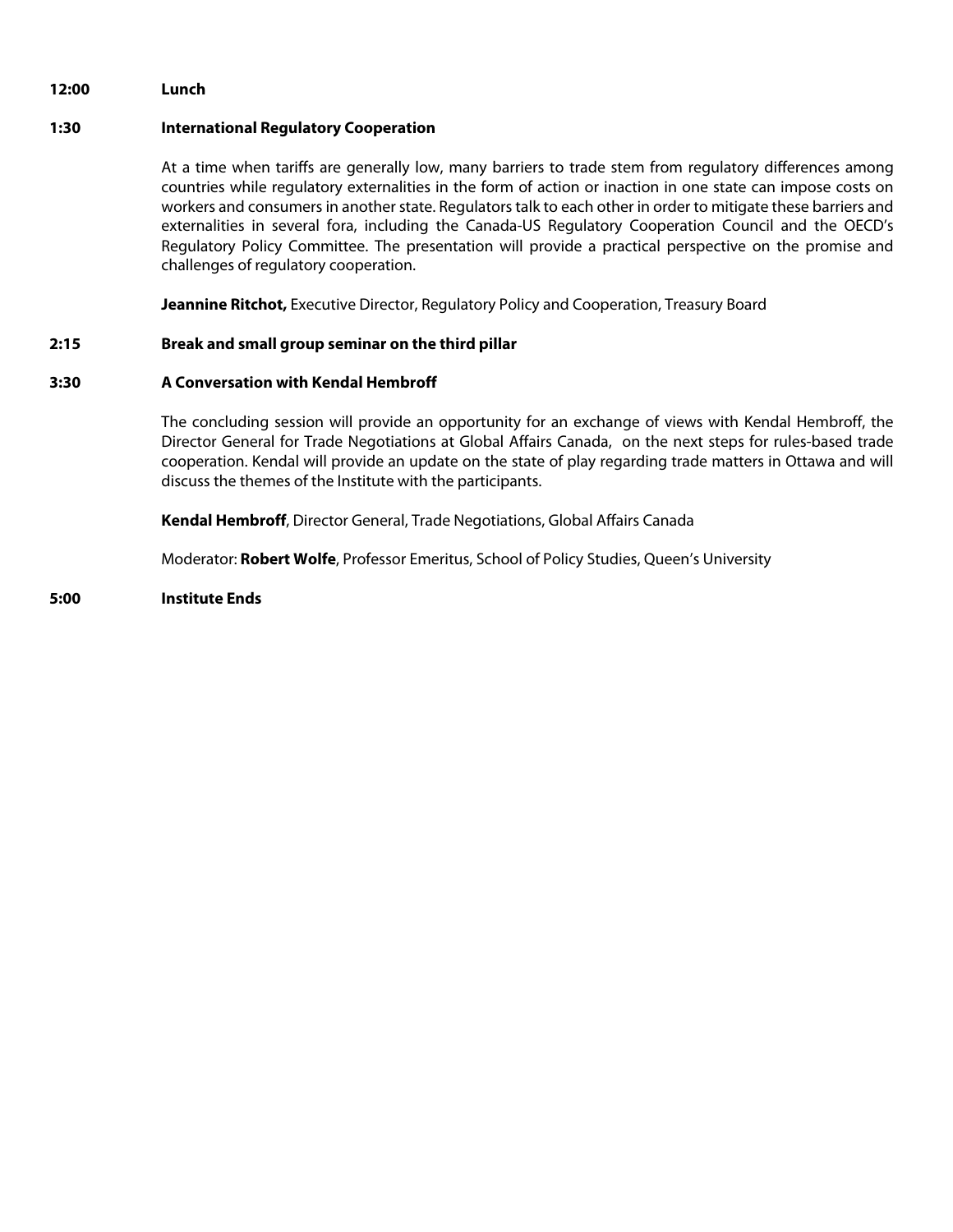# **Speaker Biographies**



**Kevin Banks** is Associate Professor of Law at Queen's and the Director of the Queen's Centre for Law in the Contemporary Workplace. He holds an S.J.D. from Harvard Law School (2003), and an LL.B. (1989) and B.A. (1986) in economics from the University of Toronto. Professor Banks previously served in a number of senior positions within the Public Service of Canada, including Director General, Labour Policy and Workplace Information, Director of Research with the Federal Labour Standards Review Commission, and Director, Inter-American Labour Co-operation. In the latter capacity he was responsible for negotiating and implementing trade-related labour agreements on behalf of Canada in the Americas. More recently he chaired an international arbitral panel hearing a dispute concerning the

labour provisions of the US-Central America free trade agreement, the first such case decided anywhere in the world. He has significant publications on workplace human rights law, international labour labour law, collective bargaining law, the accessibility and effectiveness of employment standards compliance and enforcement, and the contract of employment. He coedited Canada's national labour law casebook and is Editor-in-Chief of the Canadian Labour and Employment Law Journal.



**Kathleen Claussen** is Associate Professor at the University of Miami School of Law and Senior Fellow at the Institute of International Economic Law at Georgetown University Law Center. Prior to joining the Miami Law faculty in 2017, she was Associate General Counsel at the Office of the U.S. Trade Representative in the Executive Office of the President. There, she represented the United States in trade dispute proceedings and served as a legal advisor for the United States in international trade negotiations. She serves in various leadership capacities for international law organizations, including as a member of the Executive Council of the American Society of International Law (ASIL) and as co-chair

of the ASIL International Economic Law Interest Group. Earlier in her career, Professor Claussen was Legal Counsel at the Permanent Court of Arbitration in The Hague where she advised on disputes between countries, and on investment and commercial arbitrations involving countries and international organizations. She is a graduate of the Yale Law School, Queen's University Belfast where she was a Mitchell Scholar, and Indiana University where she was a Wells Scholar.



**John Drummond** is Head of the Trade in Services Division in the Trade and Agriculture Directorate of the Organization for Economic Cooperation and Development (OECD). As Head of the Trade in Services Division, Mr. Drummond leads the work of the Trade in Services Division in providing evidence-based policy advice on issues such as services trade liberalisation, global value chains, trade and investment and trade policy-making in the digital economy. In particular, Mr. Drummond is responsible for the continued development of the OECD Services Trade Restrictiveness Index (STRI). Mr. Drummond, a Canadian national, has more than seventeen years of experience with Global Affairs Canada, including assignments at the Embassy of Canada in Washington D.C., the Permanent Mission of Canada to the

World Trade Organization and the Permanent Delegation of Canada to the OECD. Mr. Drummond holds an Honours B.A. in International Relations from the University of Windsor and a Diploma of Graduate Studies in international economics from the Graduate Institute, University of Geneva, Switzerland.



**Simon J Evenett**is Professor of International Trade and Economic Development at the University of St. Gallen, Switzerland, and Co-Director of the CEPR Programme in International Trade and Regional Economics. Evenett taught previously at Oxford and Rutgers University, and served twice as a World Bank official. He was a non-resident Senior Fellow of the Brookings Institution in Washington. He is Member of the High Level Group on Globalisation established by the French Trade Minister Christine Lagarde, Member of the Warwick Commission on the Future of the Multilateral Trading System After Doha, and was Member of the the Zedillo Committee on the Global Trade and Financial Architecture. In addition to his research into the determinants of international commercial flows, he is particularly

interested in the relationships between international trade policy, national competition law and policy, and economic development. He obtained his Ph.D. in Economics from Yale University.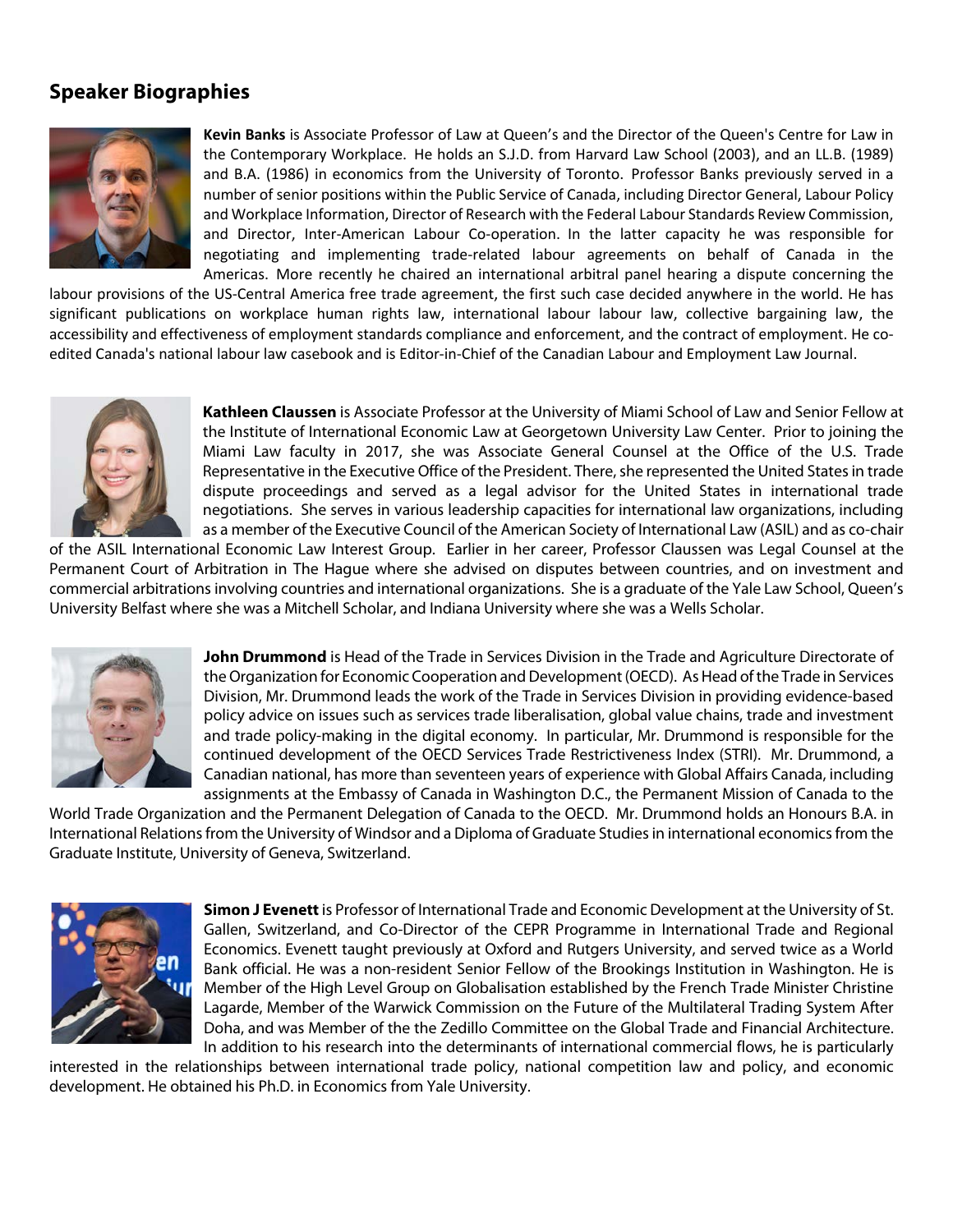

**Kendal Hembroff** is Director General, Trade Negotiations, Global Affairs Canada. Her specialities include trade promotion, investment, international trade negotiations - multilateral and bilateral/regional FTAs, and trade policy. Previously, she held the position of Director, Trade Policy and Negotiations – Asia.



**Douglas Irwin** is John French Professor of Economics at Dartmouth College. He is the author of Clashing over Commerce: A History of U.S. Trade Policy (University of Chicago Press, 2017), which The Economist and Foreign Affairs selected as one of their Best Books of the Year.

He is also the author of Free Trade Under Fire (Princeton University Press, fifth edition 2020), Trade Policy Disaster: Lessons from the 1930s (MIT Press, 2012), Peddling Protectionism: Smoot-Hawley and the Great Depression (Princeton University Press, 2011), The Genesis of the GATT (Cambridge University Press, 2008, co-authored with Petros Mavroidis and Alan Sykes), Against the Tide: An Intellectual History of

Free Trade (Princeton University Press, 1996), and many articles on trade policy and economic history in books and professional journals.

He is a Research Associate of the National Bureau of Economic Research and an non-resident Senior Fellow at the Peterson Institute for International Economics. He worked on trade policy issues while on the staff of President Ronald Reagan's Council of Economic Advisers and later worked in the International Finance Division at the Board of Governors of the Federal Reserve System in Washington, D.C. Before joining Dartmouth, Irwin taught at the University of Chicago's Booth School of Business.



**Nicolas Lamp** is an Assistant Professor at the Faculty of Law at Queen's University, Canada. Before joining Queen's, he worked as a Dispute Settlement Lawyer at the Appellate Body Secretariat of the World Trade Organization, where he advised the Members of the Appellate Body on legal issues arising in appellate proceedings under the WTO's dispute settlement mechanism. Nicolas holds an LLM and a PhD in Law from the London School of Economics and Political Science. His research focuses on international trade lawmaking and adjudication.



**Beverly Lapham** has been a professor in the Department of Economics at Queen's University in Kingston, Ontario since 1989. Her research fields include international trade, international finance, industrial organization, and macroeconomics. She is particularly interested in issues on exchange rate passthrough, the impact of international price differences, cross‐border shopping, retail and service industry adjustments, and the productivity effects of international trade. She has been a co‐editor of the Canadian Journal of Economics and an associate editor of the Journal of International Economics. She has been a member of the Institute for Research on Public Policy Trade Advisory Committee and the Statistics Canada International Trade Advisory Committee.



**Mary E. Lovely** is Professor of Economics and Melvin A. Eggers Faculty Scholar at Syracuse University's Maxwell School of Citizenship and Public Affairs, where she combines interests in international economics and China's development. She is currently Senior Fellow at the Peterson Institute for International Economics in Washington, DC. From 2011-2015, she served as co-editor of the China Economic Review. Her current research projects investigate the effect of China's foreign direct investment policies on trade flows and entry mode, the relationship between proximity to export markets and cross-city wage variation, and the effect of Chinese tariff reductions on labor shares of value in its manufacturing firms. She recently completed studies of American manufacturing

employment and outsourcing to low-income countries, the role of intellectual returnees in the success of China's photovoltaic solar industry, and Chinese reforms of state-owned enterprises. Dr. Lovely earned her Ph.D. in Economics at the University of Michigan, Ann Arbor and a master's degree in City and Regional Planning from Harvard University.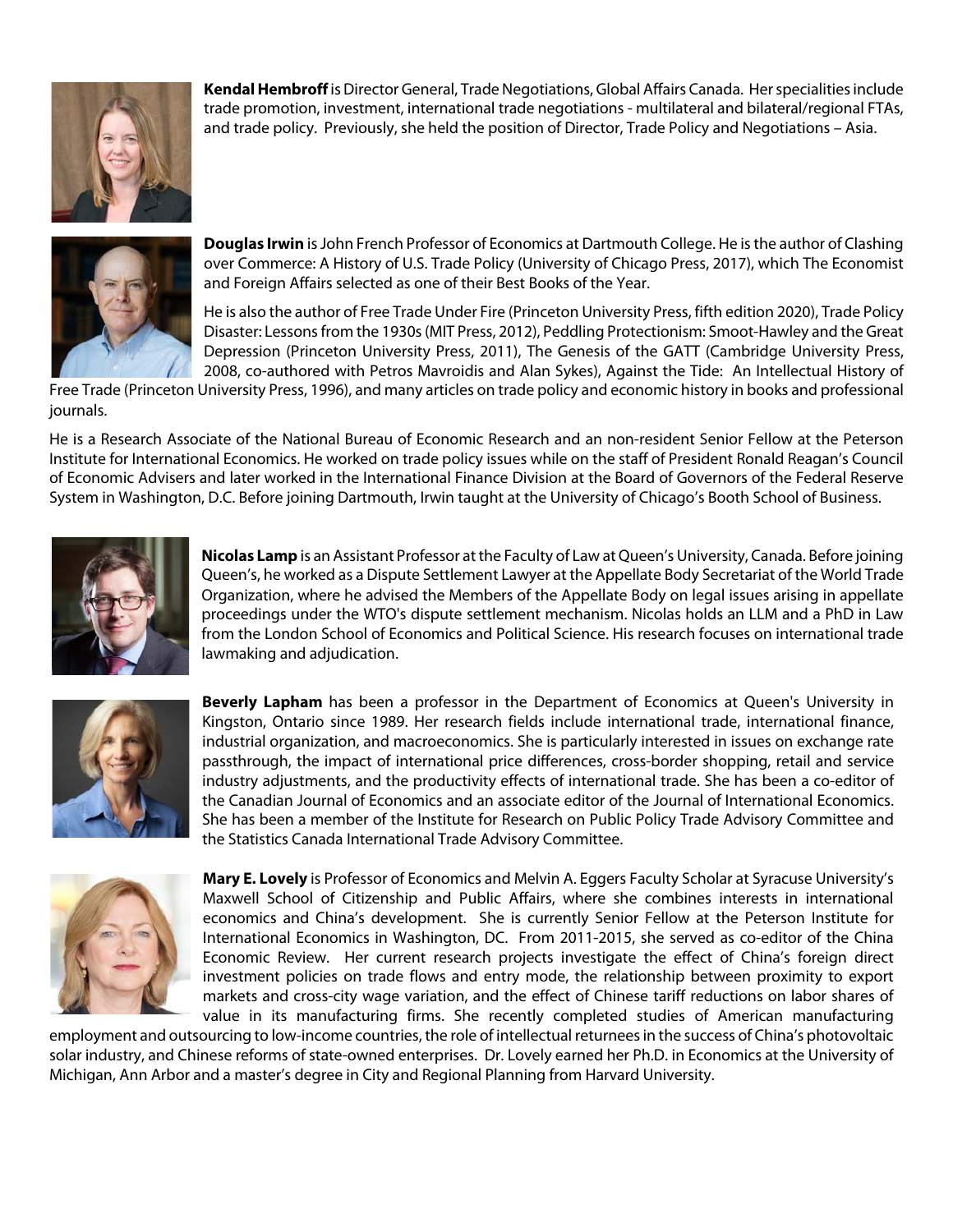

**Velma McColl** blends her deep understanding of business, government and policy to create opportunities for her clients. As a Managing Principal of Earnscliffe Strategy Group in Ottawa, Velma works on a range of economic and social issues including M&A, innovation, energy, environment and emerging technologies. She has been a driving force in the growth and diversification of Earnscliffe's business.

Prior to joining Earnscliffe in 2004, Velma advised Federal Cabinet Ministers on political strategy, policy and communications. She has also worked provincially in British Columbia and Alberta. She has

worked to find creative solutions across federal/provincial/territorial, North American and international boundaries. Her career includes success as an entrepreneur and experience working collaboratively with business, academia, think tanks, not-forprofit organizations and the public sector.

A proud mother and Westerner with twenty years' experience in Ottawa, Velma studied at the University of British Columbia and the Banff School of Management. She is a co-founder of the Canadian Clean Technology Coalition and Women in GR. She has taken leadership roles with several organizations including Smart Prosperity, the Ryan's Well Foundation and Ecotrust Canada.



**Jean-Frédéric Morin** is Full Professor at Laval University, where he holds the Canada Research Chair in International Political Economy. Before returning to his hometown of Québec City, Jean-Frédéric Morin was professor at the Free University of Brussels from 2008 to 2014. His most recent research projects look at institutional interactions, treaty design, regime complexes, and policy diffusion in the fields of trade, intellectual property and environment. His publications appeared in journals such as International Studies Quarterly, European Journal of International Relations, Review of International Organization, Global Environmental Politics, and Review of International Political Economy. His most recent books (as co-author) are Global Environmental Politics (Oxford University Press, 2020) and

Greening Through Trade (MIT Press, 2020). Several of his working papers can be downloaded from www.chaireepi.ulaval.ca/en



In 2019, Ms. **Jeannine Ritchot** became Chair of the Organization for Economic Cooperation and Development Regulatory Policy Committee, an important international platform to help countries build and strengthen good regulatory practices. Ms. Ritchot comes to this role with over 15 years of experience in the Government of Canada. In June 2016, she joined the Regulatory Affairs Sector of the Treasury Board of Canada Secretariat as Executive Director, Regulatory Policy and Cooperation Directorate. She administers the federal regulatory policy framework, the Cabinet Directive on Regulation, and leads the Government's regulatory modernization efforts with a view to increase Canada's competitiveness in a global market. Ms. Ritchot also leads the Government of Canada's

domestic and international efforts at regulatory alignment with key trading partners, including three formal initiatives: the Canada-US Regulatory Cooperation Council; the Canada-EU Regulatory Cooperation Forum, which she co-chairs; and the Canadian Free Trade Agreement's Regulatory Reconciliation and Cooperation Table. Alongside Global Affairs Canada, she negotiates regulatory measures in trade agreements.

Prior to joining the Regulatory Affairs Sector, Ms. Ritchot gained significant executive experience as a regulator in the health portfolio. She has also worked at the Privy Council Office and Crown-Indigenous Relations and Northern Affairs Canada. Jeannine holds a Bachelor of Arts, History, from the University of Ottawa, as well as a Masters of Arts, Conflict Studies, from St. Paul University / University of Ottawa.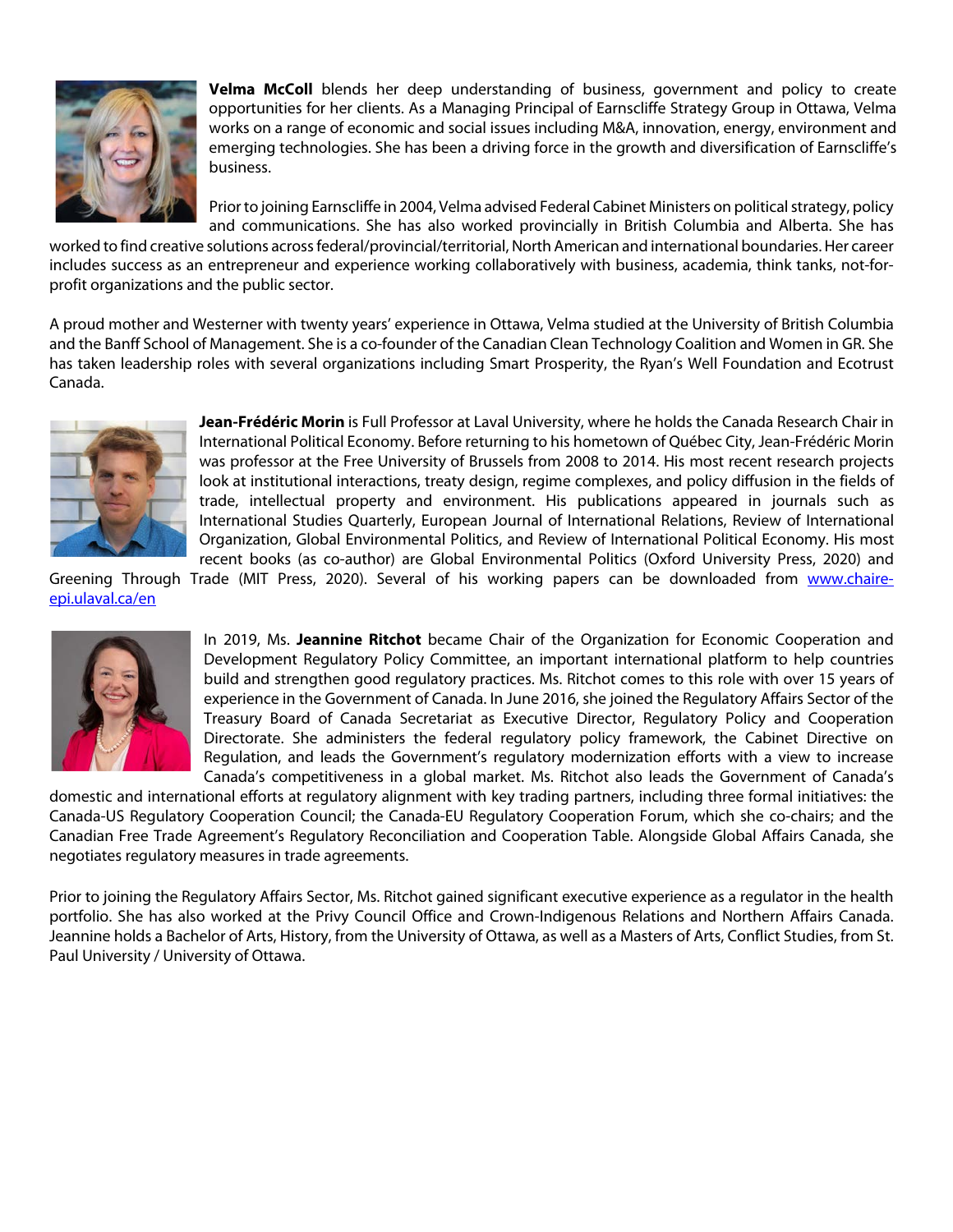

**Don Stephenson** began his Public Service career in 1979, working for ten years in cultural policy at the Department of Communications. He moved into economic policy, at Consumer and Corporate Affairs, Industry Canada and Western Economic Diversification, before returning to cultural policy, as Director General, Cultural Industries, Heritage Canada, where he led the negotiations with the US on the WTO split-run magazine dispute. He was appointed Director General, Trade Policy at the Department of Foreign Affairs and International Trade and served for two year as Assistant Secretary to the Cabinet, Economic and Regional Development Policy, Privy Council Office. In 2004, he was appointed Ambassador to the World Trade Organization, serving as Chair of the Goods negotiations

in the Doha Round until 2008. Don returned to become Assistant Deputy Minister, Trade Policy and Negotiations, until his retirement in 2011 and continues to serve as Chief Negotiator for the Canada-India Comprehensive Economic Partnership Agreement. Don lectures frequently on trade policy, trade negotiations and public policy development.



**Stephen Tapp** is the Deputy Chief Economist and Director of the Economic Research and Analysis Department at Export Development Canada. In these roles, he helps oversee EDC's global economic forecast, Canadian export forecast, and survey of Canadian exporters. He also briefs senior management on global trade developments and manages the longer-term economic research program that helps guide corporate strategy.

Before joining EDC, Stephen was a Research Director at the Institute for Research on Public Policy, a think tank in Montreal. He entered the federal government through the Recruitment of Policy Leaders

program to work as a senior economist and adviser for Canada's first Parliamentary Budget Officer. Stephen has worked as: an economist at the Bank of Canada; a researcher at Finance Canada and the C.D. Howe Institute; and an instructor at Queen's University.

His research was awarded the 2018 Doug Purvis prize for Canadian economic policy, and has been published in academic journals, such as the Canadian Journal of Economics and Canadian Public Policy. Stephen has a Ph.D. and a Master's in economics from Queen's University and an Honors degree from Western.



**Ari Van Assche** is Professor of International Business at HEC Montréal and holds a Professorship in Pedagogical Innovation for Economic Diplomacy. He is also co-founder of the International Institute for Economic Diplomacy, Deputy Editor of the Journal of International Business Policy, and research fellow at the research centers CIRANO and IRPP. He holds a BA and an MA in Chinese Studies from the Katholieke Universiteit Leuven and a PhD in Economics from the University of Hawaii at Manoa. His research focuses on the organization of global value chains and their implication for trade and industrial cluster policy. In 2017, he co-edited the book *Redesigning Canadian Trade Policy for New Global Realities*, which received the 2018 Doug Purvis Memorial Prize.



**Robert Wolfe** is professor emeritus at the School of Policy Studies, Queen's University and a member of the Global Affairs Canada Trade Advisory Council. He was a foreign service officer for many years, serving abroad in Bangladesh and Paris-OECD, and in Ottawa in international economic relations including as Sylvia Ostry's Executive Assistant when she was G7 sherpa and Ambassador for Multilateral Trade Negotiations. After completing a doctorate in Political Studies he joined Queen's in 1995. He was a co-editor of the IRPP volume, *Redesigning Canadian Trade Policies for New Global Realities*, winner of the 2018 Doug Purvis Memorial Prize, awarded annually to the authors of a highly significant, written contribution to Canadian economic policy. He has recently published on Canadian public opinion

about trade and globalization in *Policy Options*, on digital trade in *World Trade Review*, and on whether WTO information is good enough in Bertelsmann Stiftung report. As part of an ongoing Bertelsmann Stiftung project he is now researching other potential improvements to WTO working practices such as enhanced use of specific trade concerns, and studying insider perceptions of the Appellate Body crisis in contrast to the revealed preferences of Members.